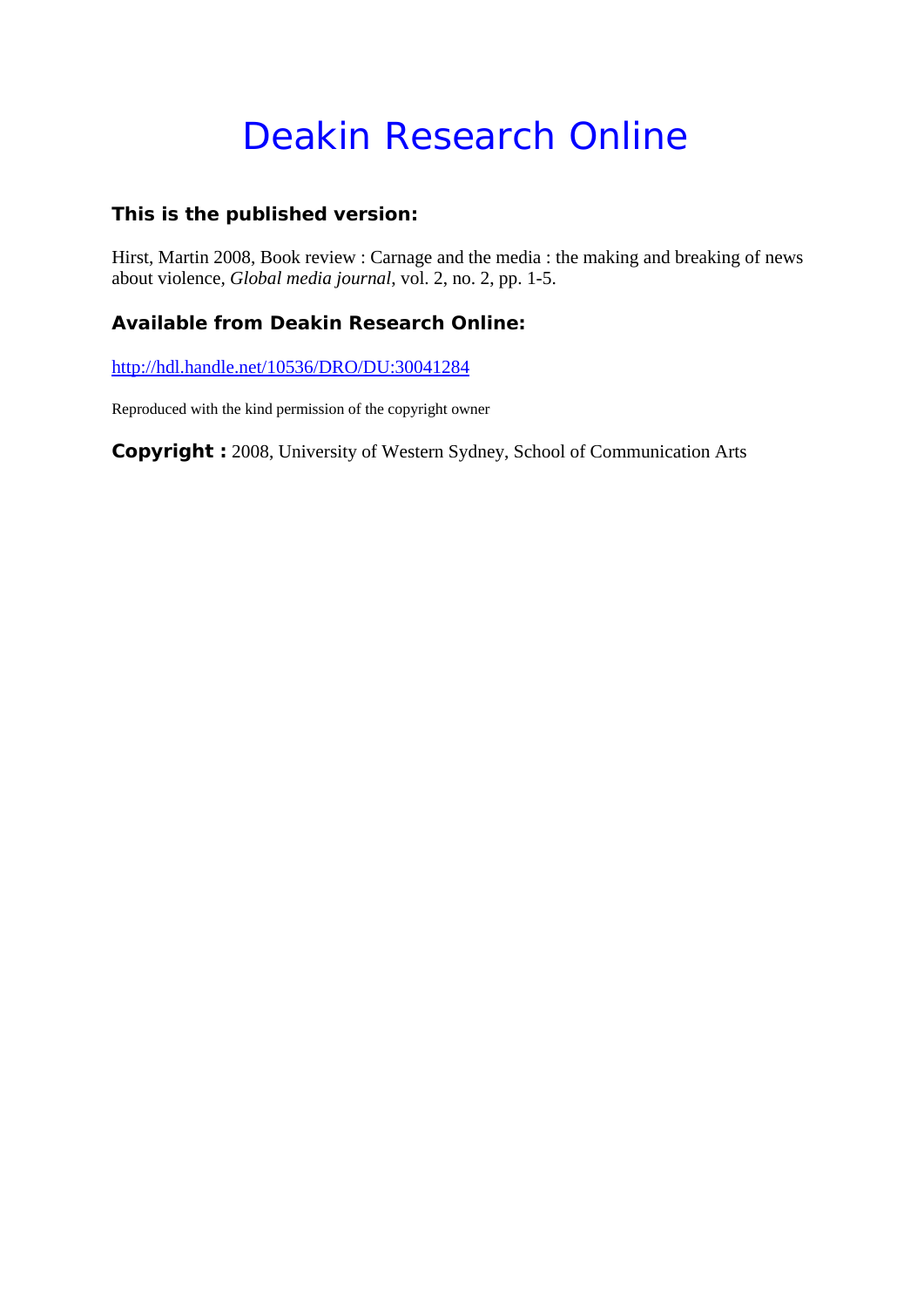## Global Media Journal Australian Edition

ISSN 1835-2340

#### **Jean Seaton —** *Carnage and the media: The making and breaking of news about violence* **Penguin Books, London, 2005 (pp 360) IBSBN 0-713-99706-0**

Reviewed by Martin Hirst

Jean Seaton is Professor of Media History and the University of Westminster, but her childhood was spent in the Smithfield meat markets of London. The story of her father's family-run butcher shop opens *Carnage* with a fascinating memoir of the blood and stench of a local abattoir that stands as a metaphor for modern journalism.

Seaton's historical journey begins with childhood memories of skinning rabbits, but covers a lot of ground: from the 'bread and circuses' of the Roman Empire, to iconic religious art in the middle ages, to the age of terror that we now inhabit.

The central theme of *Carnage* revolves around our seeming fascination with violence, bloodshed, atrocity, war and crime and the ways in which the news media both nourish and condemn the audience's taste for horror, disaster and the misfortune of others. There are well-established rituals in which both the news media and the audience participate, while constructing or watching violent events unfold within a news narrative. Over time, audiences are tutored in the appropriate responses  $-$  much like the way we used to cheer the cowboys with white hats and boo the black hats in the Saturday matinees.

Overall, this is an interesting, though sometimes difficult book. The opening chapter, "Blood in the High Street", is by far the most entertaining. It recounts Seaton's childhood as the daughter of a London butcher in post-war England and links the rituals of news consumption to our consumption of meat. We enjoy the blood which gives it flavour, but do not always want to mentally process the images of slaughter which are necessary to supply a palatable product to our tables. The second chapter, "Filth" is also highly entertaining an continues the news as flesh metaphor: "Both butchers and newsmen [sic] ... like their product raw and fresh ... News, like meat, is a fragile, transitory commodity … Those who handle meat and news are ever conscious of the ticking clock — the need to take stock, replace the old with the new, clean the boards" (p.31).

Seaton is, in my view, at her best when discussing contemporary issues, such as the news media's difficult relationship with the military that has come to mark many conflicts in the late twentieth and early twenty-first centuries ("Wars and sentimental education"). In the age of 'terror' and long drawn-out unconventional wars against non-traditional enemies, the media's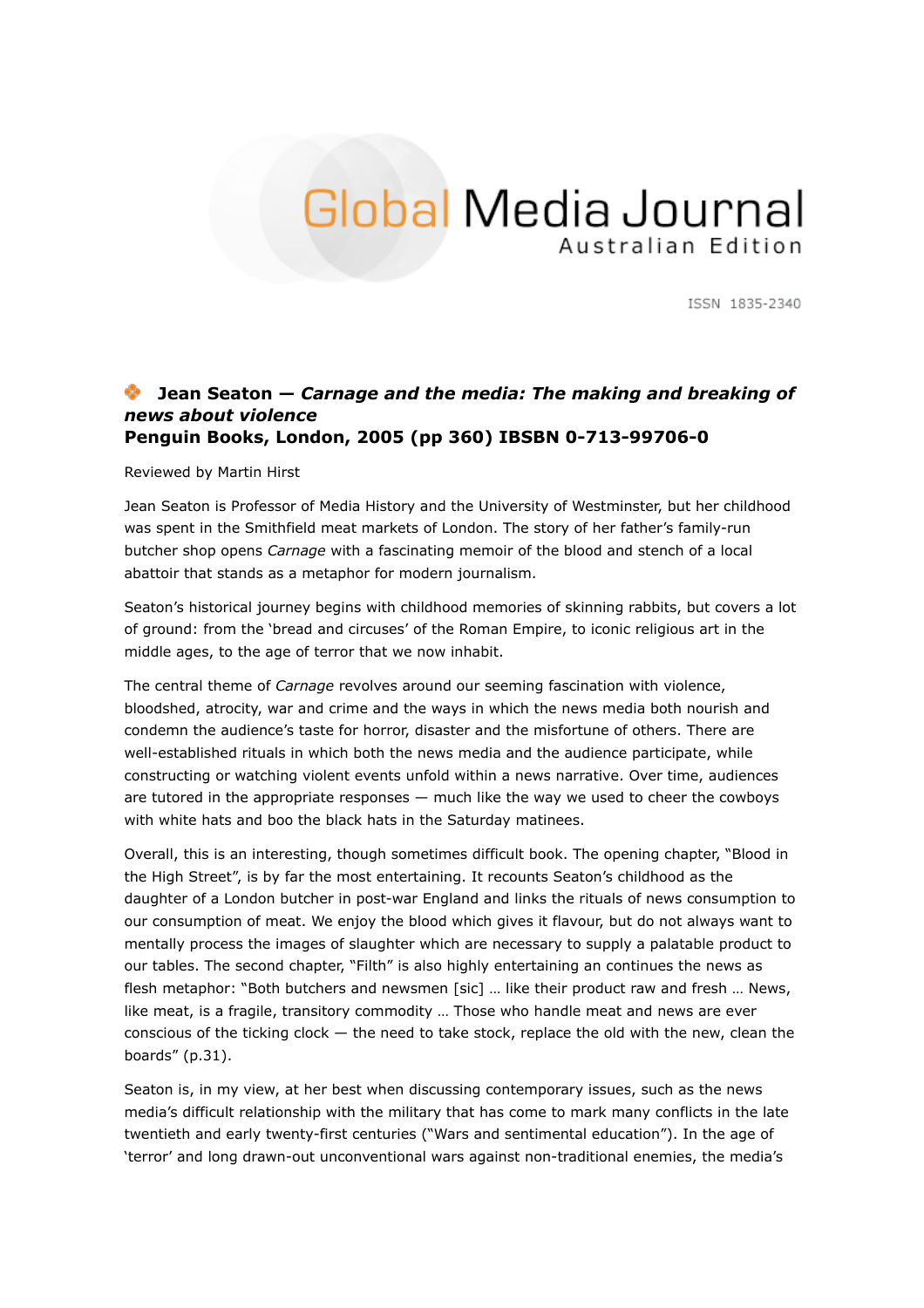role in either legitimating, or critiquing, the actions of governments and generals has taken on a new importance. So too has the news media's coverage of civilians caught up in conflict, which is an increasing feature of so-called 'low level' conflict in more urban and populated regions. Seaton examines the Balkans war involving Serbia, Croatia and NATO forces, but we have recently seen similar images and stories emerging from the conflict between Russia and Georgia over South Ossetia in the Caucuses. Disappointingly, as Seaton shows, much of the coverage continues to focus on individual impacts — the grieving mother, or wounded child rather than on more collective and political news. "… innocent victims are not always available and — although effective in stirring feeling — when they are, they may over time confuse the public" (p.148).

However, I found the chapters linking news media to the Roman predilection for barbaric entertainments and to early Christian re-ification of the image of Christ, to be tendentious and stretched. These arguments rely on psychological explanations that idealise a human fascination with violence with which I am uncomfortable. I am suspicious of theoretical expositions premised on some universal fascination with pain and suffering that is innate to human nature. I think that one could argue, with equal conviction, that human nature is innately compassionate and sensitive to the pain of others. Ultimately we have the capacity for indifference to suffering and for heartfelt anguish in response to the same suffering. What changes is perhaps our material circumstances: our ability to contextualise the pain and to reflect on the circumstances of pain, guilt and remorse.

Today, I would argue, our responses are determined by the media we consume and by other social and cultural factors. Ultimately this depends on the extent to which we buy into the normalising frames presented by the news media, or how much we are able to re-read them in a critical fashion. Such a range of responses would be impossible if every human shared an innate predilection for violence or compassion.

So we have to confront the paradox of violence in the news. On one hand, news producers and news consumers seem to have a grisly fascination for death and destruction — "If it bleeds it leads". On the other, perhaps portrayals of realistic violence in the news can help to elicit public sympathy for victims and those less fortunate than us. There is another paradox at work, one embedded in the commodity form of news today. The news agenda is as much dictated by the needs of advertising and marketing as it is by public interest and the public's right to know.

"News is about pain"  $(p.102)$  – it is also about the mediation of suffering. News thrives on the pain of the 'other', delivering it in tidy little packages. It is the packaging that protects us, but it can also mislead us. In Seaton's account, news products need to follow a particular formula — one that includes a romanticisation of violence, the identification of victims and guilty perpetrators and the suggestion of a comforting outcome. Thus, Seaton argues, news is both an art form — like the medieval depictions of Jesus suffering on the cross — and a powerful influence over humans' perceptions of the world around them. As an institution —again like the Church  $-$  the news media also has its own determining interests and the motif of violence excites religious devotion in once instance and social conformity in the other.

Here I find myself agreeing with Seaton's explanations of the depiction of Christ's suffering as a powerful mechanism of social control in the medieval church — "Suffering also became part of a sophisticated visual propaganda" (p.110). In the news media, a depiction of the suffering of victims is also used as a means of cohering public allegiance — not to a church, but to the social formation of class afflicted capitalism. "'Their' suffering is worse than 'yours'; be thankful that you are safe and comfortable in your free-market world," appears as a common organising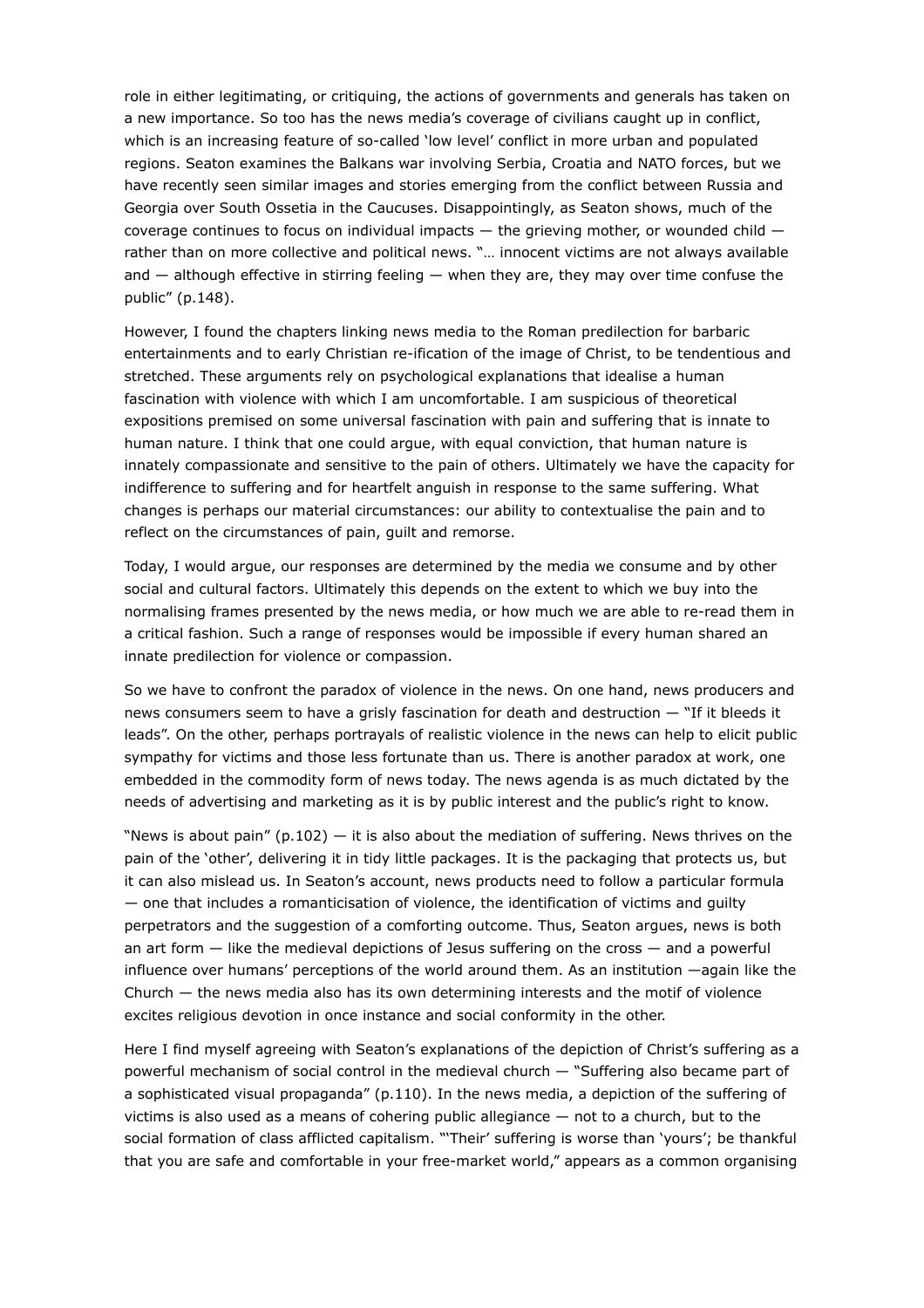theme in news bulletins. Of course, we are "remote from anguish" (p.122) most of the time, for example when it occurs in Iraq or Afghanistan. Our understanding of the suffering or ordinary Iraqis and Afghans is filtered through politico-cultural lenses that define and limit our potential sympathies. We cannot fully experience the mediated pain of others and our attachment to news about violence is vicarious; its power lies in its ability to direct our attention and our actions in acceptable directions. Seaton's observation that news values help to define a hierarchy of pain and suffering is a useful and relevant insight in this regard; news values function "as ways of attempting to communicate to audiences the nature of a distant suffering in the terms of an agreed scale" (p.126).

However, we also witness times when the socially controlling and organising function of the media can break down in the face of more momentous, real and 'truthful' events — reality can, on occasion, overwhelm normalising news values. As Seaton recounts, such an event was the collapse of the Soviet and Eastern European command economies in the late 1980s. The sight of thousands of refugees streaming across an unguarded border from East to West Germany sparked a real emotional response on the streets that could not be easily contained by a wounded state that had previously ruled through its own mechanisms of fear. "The sudden shared vision of possibility altered peoples' lives; brought down a regime and changed the world. It was composed out of a classic media process: a loop showing the audience its own behaviour" (p.140). That such world-changing events are rare is a testament to the power of the media to patrol the boundaries of acceptable responses to world events. In the case of East Germany there was a satisfying and convenient reason for encouraging East Germans to tear down the Berlin Wall  $-$  it was a powerful symbol of the power of the market.

The duality of the news media's fascination with violence is expressed through the contradictory messages it sends about violence, pain, guilt and compassion. Often, Seaton argues, the news media will attempt to elicit an emotional response from audiences in relation to images of carnage. One response is anger — directed at the alleged perpetrators. The other is sympathy for victims, or even pity. However, the pity aroused by the press is not always constructive, it is an 'ersatz' emotion that has no real purpose other than to fuel the audience's appetite for more shock-horror news.

This is a situation, she suggests, in which 'realism' and 'truth' become detached. We see in our daily news diet, mediated images of violence, often bloody and in horrifying detail, but there are times when this realistic portrayal of events is less than sufficient to provide us with a truthful account of what happened, or why it happened.

There is no real blame to be attached here. As Seaton argues, most journalists are not unethical ambulance chasers. However, journalists and news media generally, operate under conditions of ideological hegemony. The ability or willingness of individual reporters and editors to break from the media pack is weak under normal operating conditions. "In practice much of the media inevitably takes sides, seeking to back the 'virtuous' good against the 'culpable' bad. It goes without saying that reality is seldom so simple" (p.142). In the context of an ideological framework that journalists share (usually on a national basis), the forensic skills of investigation can be turned towards large crimes — such as genocide in Rwanda —or towards the more mundane events, such as the sexual deviance of a minor political figure.

There is no real equivalence here, but in the general mill of the news media they are given an affective moral equivalence — both are portrayed as somehow wrong and an affront to the sensibilities of the audience. This can only work when the audience is numbed into the normality of the social 'norm'— that is, when it is accustomed to presentations of violence that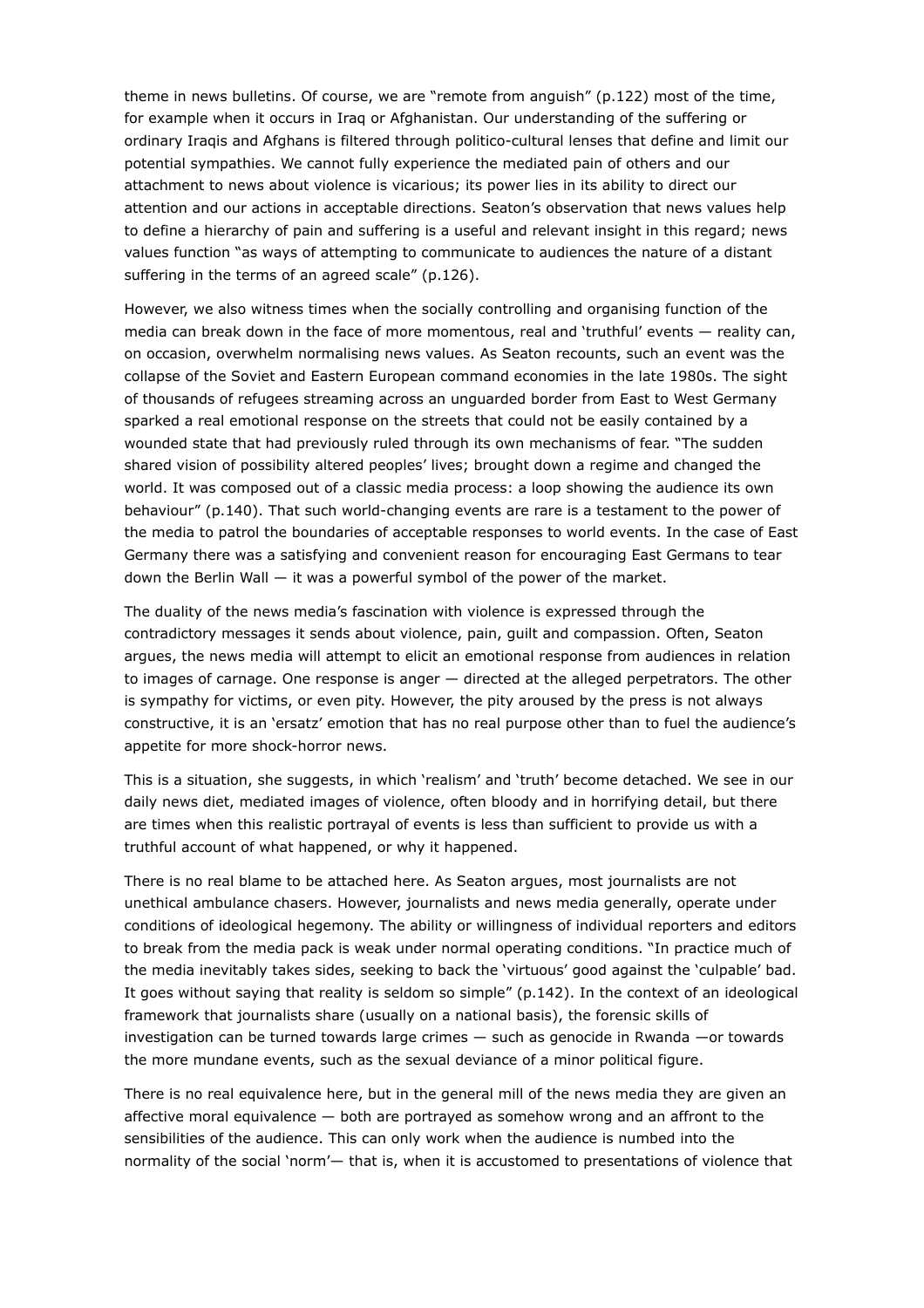are often sanitised, decontextualised and presented in sound-bite packages.

Then there is what Seaton describes as "attack journalism". "The Roman games could scarcely match a British tabloid closing on a powerless victim…and the crowd shamelessly gorges on victims as culprits, who, the press makes clear, deserve no mercy" (p.292).

I am tempted to describe this as a political economy of mediated violence and it is an undercurrent in Seaton's book, though it competes for attention with a more psychological approach to explanations. It is when such sentiments are expressed that I find myself beginning to disagree with the author. I have never been willing to accept a generalised account of audience psychology as an answer to the questions Seaton poses in this book.

I cannot accept as justification, the idea that the news media perpetuates a violence-ridden take on the world because it is merely appealing to some darker recesses of the human psyche. I rather favour a more material explanation, which Seaton also provides. It is her oscillation between the two that, for me, provides the central dynamic and dialectic in this book.

Seaton acknowledges that it is material conditions — the commodification of journalism from the late nineteenth century onwards — that create the news industry we have today (and indeed the conditions of its slow but steady decline in public favour). The media's power to build-up public figures or ideas and to also destroy them is "wielded relentlessly under the cloak of democratic necessity but often motivated by political and commercial interests that are rarely disclosed" (p.292).

Indeed, the cultural and social norms governing the graphic display of violence — particularly violence to bodies — are varied geographically. As news from the 'war on terror' demonstrates on an almost daily basis, regional and cultural sensitivities to the depiction of severed body parts and dismembered corpses mark out some very real differences in approaches to what might once have been considered almost universal news values. It also marks out varying political and ideological motivations: in the USA, for example, a refusal to show horrific images of dead and wounded American soldiers from Iraq has more to do with the positioning of an enemy as 'inhuman' than it does with any cultural squeamishness about bloodshed and violence.

In my view, it is this political and ideological construction of news that creates and perpetuates a fascination with violence. Violent events — from random murders to the 'war on terror' create a powerful morality tale that can be manipulated (consciously or unconsciously) for the benefit of the status quo  $-$  both commercial and political.

Thus news fulfils its function — the normalisation of existing social relationships and power structures — and allows both an outlet for anger and a repository for our worries, guilt and human empathy, so that they do not threaten to spill over into a generalised reaction against the system. In other words, the news media's fascination with violence is a safety-valve designed to contain any eruptions of true emotion, particularly if such an outburst might lead to violence against the system in the form of social revolution. As Seaton concludes towards the end of *Carnage*: "This may help explain why audiences are sometimes bewilderingly indifferent to things that matter, and perplexingly obsessed with trivia" (p.294).

This book presents some interesting arguments that place the news media's fascination with carnage, death, destruction and suffering into a rich historical context. While I find myself disagreeing with some aspects of Seaton's analysis it is an important contribution to the scholarship of journalism. We all know that 'bad' news dominates; Seaton illuminates some